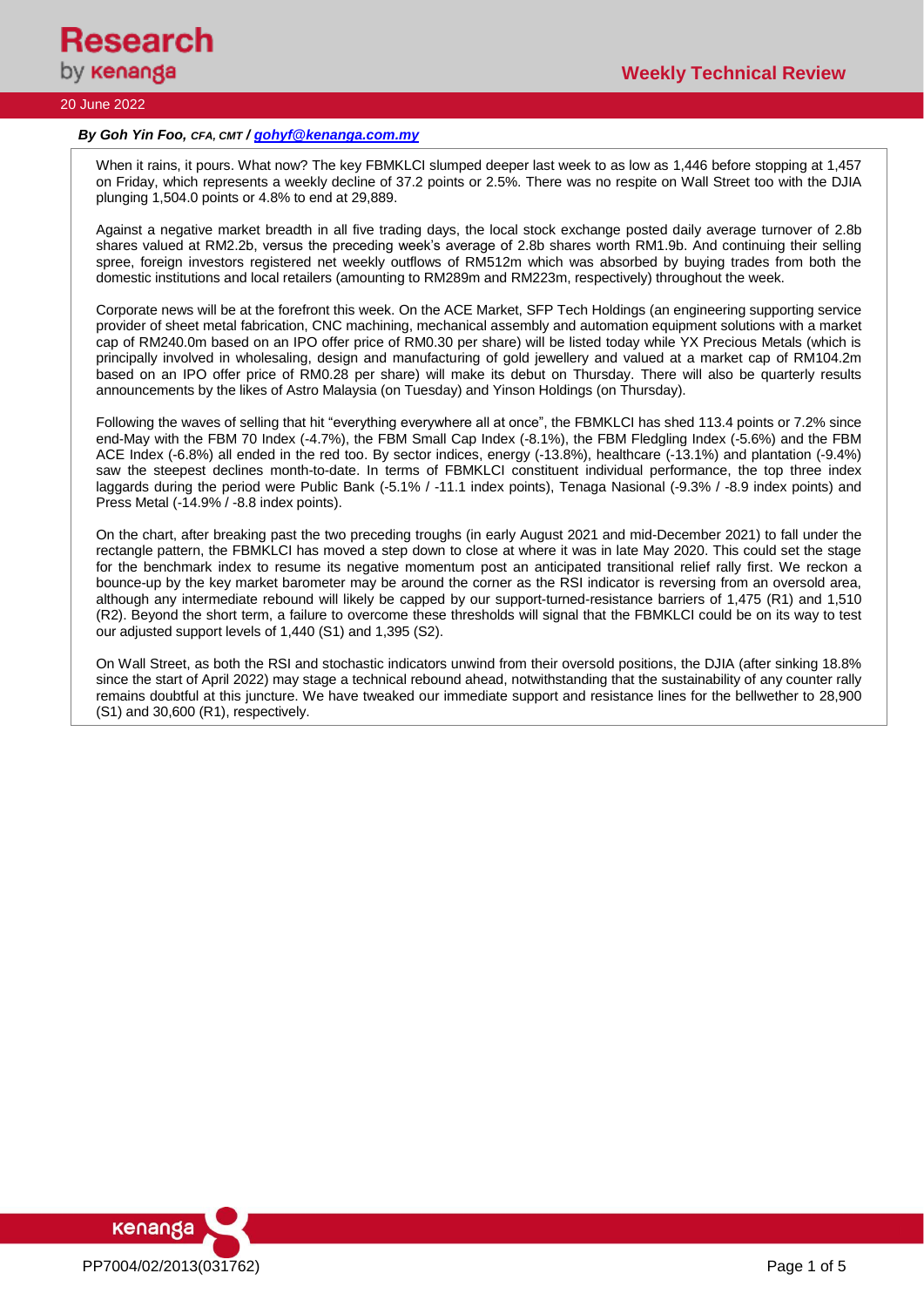# **On Our Technical Watch**

## 20 June 2022



*Source: Kenanga Research*



*Source: Kenanga Research*

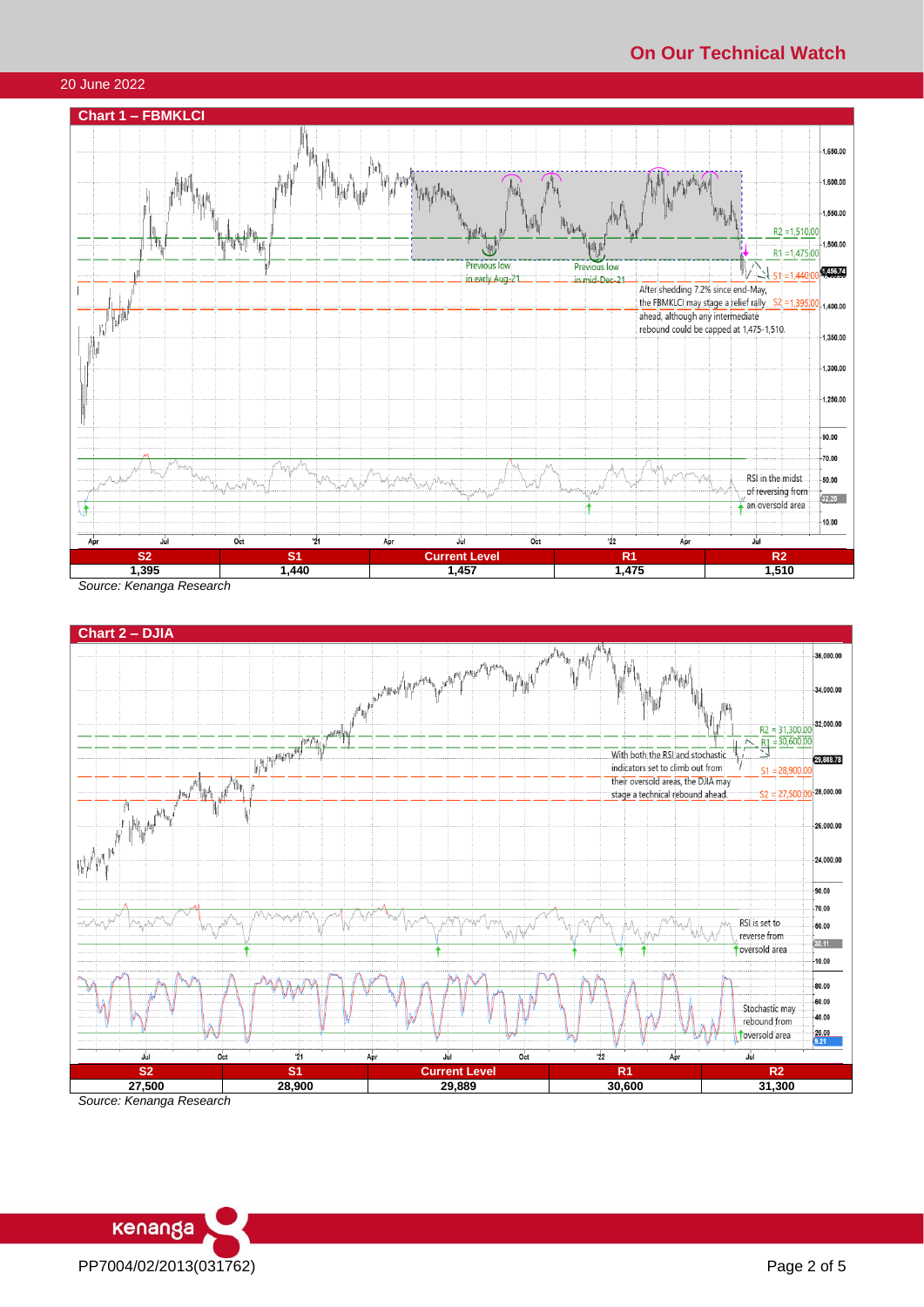## **On Our Technical Watch**

### 20 June 2022



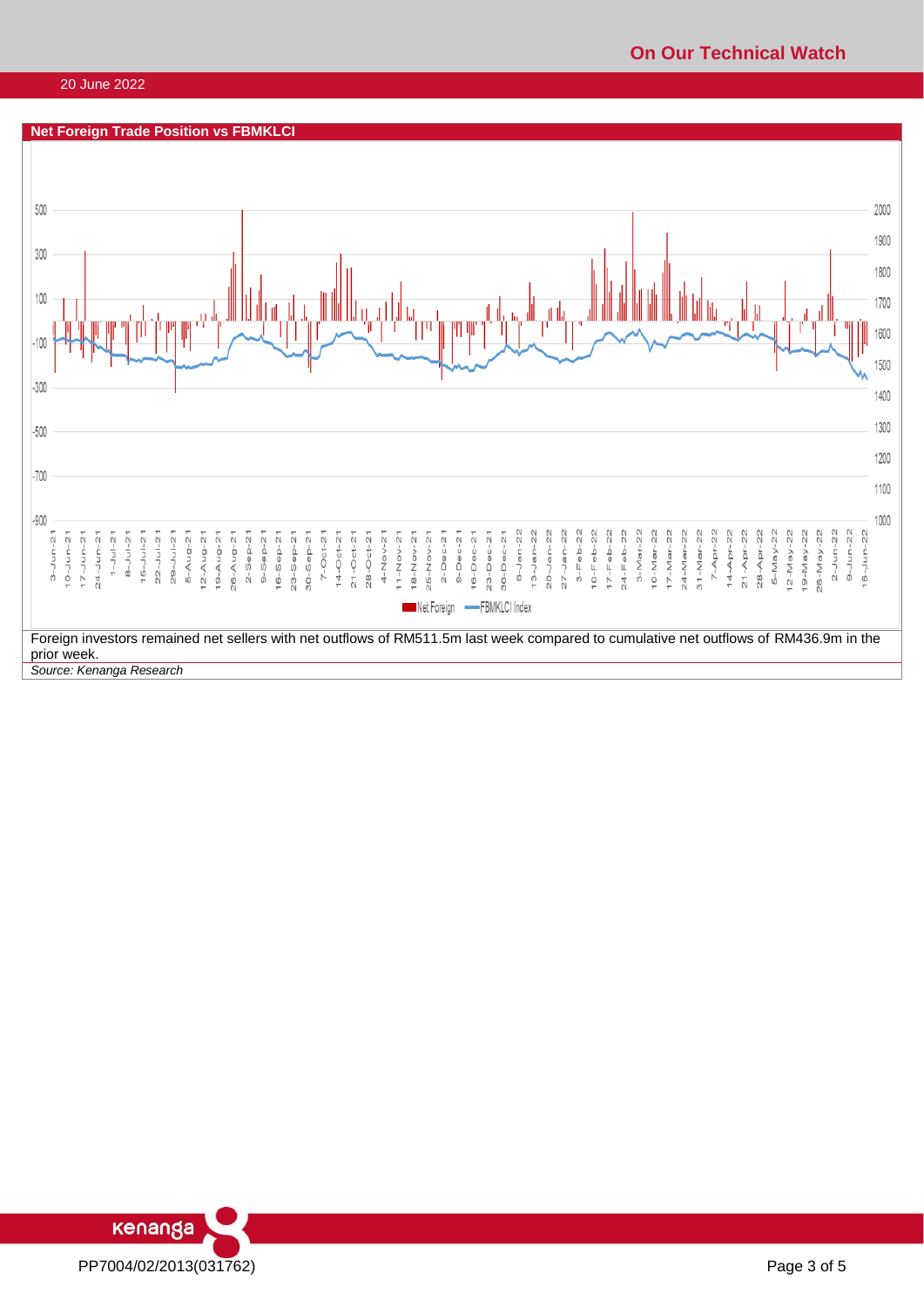## 20 June 2022

## **STOCK CALL MONITOR\***

| <b>Stock Name</b>                   | <b>Issue Date</b><br>(ID) | <b>Rating</b>         | Price @ ID | <b>Target Price Stop Loss</b><br>(TP) | Price (SL) | <b>Upside</b><br>Potential @<br>ID | <b>Downside</b><br>Risk @ ID | <b>Risk to</b><br>Reward<br><b>Ratio</b> | <b>Highest</b><br><b>Price</b><br>since ID | <b>Lowest</b><br><b>Price</b><br>since ID | <b>Last Price</b> | Status <sup>^</sup> | <b>Date Status</b><br><b>Fulfilled</b> |
|-------------------------------------|---------------------------|-----------------------|------------|---------------------------------------|------------|------------------------------------|------------------------------|------------------------------------------|--------------------------------------------|-------------------------------------------|-------------------|---------------------|----------------------------------------|
|                                     |                           |                       | <b>RM</b>  | <b>RM</b>                             | <b>RM</b>  | $\%$                               | %                            |                                          | <b>RM</b>                                  | <b>RM</b>                                 | <b>RM</b>         |                     |                                        |
| <b>BONIA CORP BHD</b>               | 20/5/2022                 | <b>Trading Buy</b>    | 2.60       | 2.89                                  | 2.31       | 11%                                | $-119$                       | 1.00x                                    | 2.86                                       | 2.24                                      | 2.39              | <b>SL Hit</b>       | 30/5/2022                              |
| POWER ROOT BHD                      | 20/5/2022                 | <b>Trading Buy</b>    | 1.68       | 1.86                                  | 1.5C       | 11%                                | $-119$                       | 1.00x                                    | 1.81                                       | 1.42                                      | 1.67              | <b>SL Hit</b>       | 27/5/2022                              |
| DAYANG ENTERPRISE HLDGS BHD         | 24/5/2022                 | <b>Trading Buy</b>    | 0.96       | 1.07                                  | 0.87       | 11%                                | $-9%$                        | 1.22x                                    | 1.05                                       | 0.95                                      | 0.98              | Open                |                                        |
| <b>GLOBAL ORIENTAL BHD</b>          | 24/5/2022                 | <b>Trading Buy</b>    | 0.31       | 0.35                                  | 0.27       | 13%                                | $-11%$                       | 1.14x                                    | 0.39                                       | 0.27                                      | 0.29              | TP Hit              | 26/5/2022                              |
| THREE-A RESOURCES BHD               |                           | 25/5/2022 Trading Buy | 0.89       | 0.98                                  | 0.80       | 11%                                | $-10%$                       | 1.12x                                    | 0.90                                       | 0.84                                      | 0.86              | Open                |                                        |
| <b>WESTPORTS HOLDINGS BHD</b>       | 25/5/2022                 | <b>Trading Buy</b>    | 3.80       | 4.10                                  | 3.54       | 8%                                 | $-7%$                        | 1.15x                                    | 3.80                                       | 3.38                                      | 3.59              | <b>SL Hit</b>       | 30/5/2022                              |
| <b>ECOMATE HOLDINGS BHD</b>         | 26/5/2022                 | <b>Trading Buy</b>    | 0.54       | 0.61                                  | 0.47       | 13%                                | $-13%$                       | 1.00x                                    | 0.54                                       | 0.50                                      | 0.52              | Open                |                                        |
| <b>TAMBUN INDAH LAND BHD</b>        | 26/5/2022                 | <b>Trading Buy</b>    | 1.00       | 1.12                                  | 0.88       | 13%                                | $-12%$                       | 1.09x                                    | 1.01                                       | 0.82                                      | 0.84              | <b>SL Hit</b>       | 27/5/2022                              |
| SIME DARBY BERHAD                   | 27/5/2022                 | <b>Trading Buy</b>    | 2.17       | 2.36                                  | 2.00       | 9%                                 | $-8%$                        | 1.12x                                    | 2.31                                       | 2.11                                      | 2.13              | Open                |                                        |
| <b>MR DIY GROUP M BHD</b>           | 27/5/2022                 | <b>Trading Buy</b>    | 3.42       | 3.75                                  | 3.16       | 10%                                | $-8%$                        | 1.27x                                    | 3.44                                       | 2.88                                      | 2.89              | <b>SL Hit</b>       | 9/6/2022                               |
| <b>MALAYSIAN RESOURCES CORP BHD</b> | 31/5/2022                 | <b>Trading Buy</b>    | 0.35       | 0.40                                  | 0.30       | 14%                                | $-14%$                       | 1.00x                                    | 0.40                                       | 0.35                                      | 0.35              | TP Hit              | 2/6/2022                               |
| <b>HSS ENGINEERS BHD</b>            | 31/5/2022                 | <b>Trading Buy</b>    | 0.47       | 0.51                                  | 0.42       | 10%                                | $-10%$                       | 1.00x                                    | 0.48                                       | 0.46                                      | 0.47              | Open                |                                        |
| MALAYAN FLOUR MILLS BHD             | 1/6/2022                  | <b>Trading Buy</b>    | 0.64       | 0.72                                  | 0.55       | 13%                                | $-13%$                       | 1.00x                                    | 0.68                                       | 0.60                                      | 0.61              | Open                |                                        |
| <b>NTPM HOLDINGS BHD</b>            | 1/6/2022                  | <b>Trading Buy</b>    | 0.46       | 0.50                                  | 0.41       | 10%                                | $-10%$                       | 1.00x                                    | 0.47                                       | 0.43                                      | 0.43              | Open                |                                        |
| <b>BUMI ARMADA BERHAD</b>           | 2/6/2022                  | <b>Trading Buy</b>    | 0.46       | 0.51                                  | 0.41       | 11%                                | $-11%$                       | 1.00x                                    | 0.46                                       | 0.40                                      | $0.4^{\circ}$     | SL Hit              | 13/6/2022                              |
| OPTIMAX HOLDINGS BHD                | 2/6/2022                  | <b>Trading Buy</b>    | 0.62       | 0.69                                  | 0.55       | 11%                                | $-11%$                       | 1.00x                                    | 0.62                                       | 0.56                                      | 0.58              | Open                |                                        |
| <b>HARBOUR-LINK GROUP BHD</b>       | 3/6/2022                  | Trading Buy           | 1.35       | 1.52                                  | 1.21       | 13%                                | $-10%$                       | 1.21x                                    | 1.45                                       | 1.20                                      | 1.32              | <b>SL Hit</b>       | 13/6/2022                              |
| <b>HENG HUAT RESOURCES GROUP BH</b> | 3/6/2022                  | <b>Trading Buy</b>    | 0.36       | 0.41                                  | 0.32       | 13%                                | $-11%$                       | 1.13x                                    | 0.37                                       | 0.30                                      | 0.32              | <b>SL Hit</b>       | 13/6/2022                              |
| AEON CO (M) BHD                     | 8/6/2022                  | <b>Trading Buy</b>    | 1.56       | 1.74                                  | 1.38       | 12%                                | $-12%$                       | 1.00x                                    | 1.58                                       | 1.40                                      | 1.43              | Open                |                                        |
| <b>COASTAL CONTRACTS BHD</b>        | 8/6/2022                  | <b>Trading Buy</b>    | 1.94       | 2.19                                  | 1.70       | 13%                                | $-12%$                       | 1.04x                                    | 2.03                                       | 1.68                                      | 1.73              | <b>SL Hit</b>       | 16/6/2022                              |
| <b>EMICO HOLDINGS BHD</b>           | 9/6/2022                  | <b>Trading Buy</b>    | 0.34       | 0.39                                  | 0.30       | 13%                                | $-13%$                       | 1.00x                                    | 0.34                                       | 0.27                                      | 0.27              | <b>SL Hit</b>       | 13/6/2022                              |
| <b>SKP RESOURCES BHD</b>            |                           | 9/6/2022 Trading Buy  | 1.65       | 1.87                                  | 1.43       | 13%                                | $-13%$                       | 1.00x                                    | 1.70                                       | 1.52                                      | 1.61              | Open                |                                        |
| <b>IMESTRON HOLDINGS BHD</b>        |                           | 10/6/2022 Trading Buy | 0.35       | 0.39                                  | 0.31       | 13%                                | $-10%$                       | 1.29x                                    | 0.35                                       | 0.33                                      | 0.34              | Open                |                                        |
| <b>SUNZEN BIOTECH BHD</b>           | 10/6/2022                 | <b>Trading Buy</b>    | 0.25       | 0.28                                  | 0.22       | 12%                                | $-12%$                       | 1.00x                                    | 0.26                                       | 0.24                                      | 0.25              | Open                |                                        |
| <b>DIGI.COM BHD</b>                 | 14/6/2022                 | <b>Trading Buy</b>    | 3.10       | 3.40                                  | 2.83       | 10%                                | $-9%$                        | 1.11x                                    | 3.26                                       | 3.10                                      | 3.18              | Open                |                                        |
| <b>MAXIS BHD</b>                    |                           | 14/6/2022 Trading Buy | 3.28       | 3.60                                  | 2.94       | 10%                                | $-10%$                       | 0.94x                                    | 3.31                                       | 3.18                                      | 3.22              | Open                |                                        |
| UAYA TIASA HOLDINGS BHD             | 15/6/2022                 | <b>Trading Buy</b>    | 0.70       | 0.78                                  | 0.63       | 11%                                | $-10%$                       | 1.14x                                    | 0.70                                       | 0.65                                      | 0.66              | Open                |                                        |
| AFFIN BANK BHD                      | 15/6/2022                 | <b>Trading Buy</b>    | 1.92       | 2.10                                  | 1.74       | 9%                                 | $-9%$                        | 1.00x                                    | 1.97                                       | 1.88                                      | 1.90              | Open                |                                        |
| <b>GUAN CHONG BHD</b>               |                           | 16/6/2022 Trading Buy | 2.55       | 2.83                                  | 2.29       | 11%                                | $-10%$                       | 1.06x                                    | 2.53                                       | 2.40                                      | 2.50              | Open                |                                        |
| <b>SEDANIA INNOVATOR BHD</b>        | 16/6/2022                 | <b>Trading Buy</b>    | 0.42       | 0.50                                  | 0.35       | 20%                                | $-17%$                       | 1.21x                                    | 0.44                                       | 0.38                                      | 0.41              | Open                |                                        |
| AEMULUS HOLDINGS BHD                | 17/6/2022                 | <b>Trading Buy</b>    | 0.60       | 0.71                                  | 0.51       | 18%                                | $-15%$                       | 1.17x                                    | 0.61                                       | 0.59                                      | 0.61              | Open                |                                        |
| <b>QES GROUP BHD</b>                |                           | 17/6/2022 Trading Buy | 0.50       | 0.57                                  | 0.43       | 14%                                | $-14%$                       | 1.00x                                    | 0.51                                       | 0.49                                      | 0.51              | Open                |                                        |

*\* Tracks our stock recommendations on a one-month rolling basis from issue date. Stock names will drop out from the list after one month from issue date regardless of their status.*

*^ Status will be categorised as either:(i) "TP hit" when stock reaches target price first or (ii) "SL hit" when stock touches stop loss first OR (iii) "Open" when neither TP nor SL has been hit.*